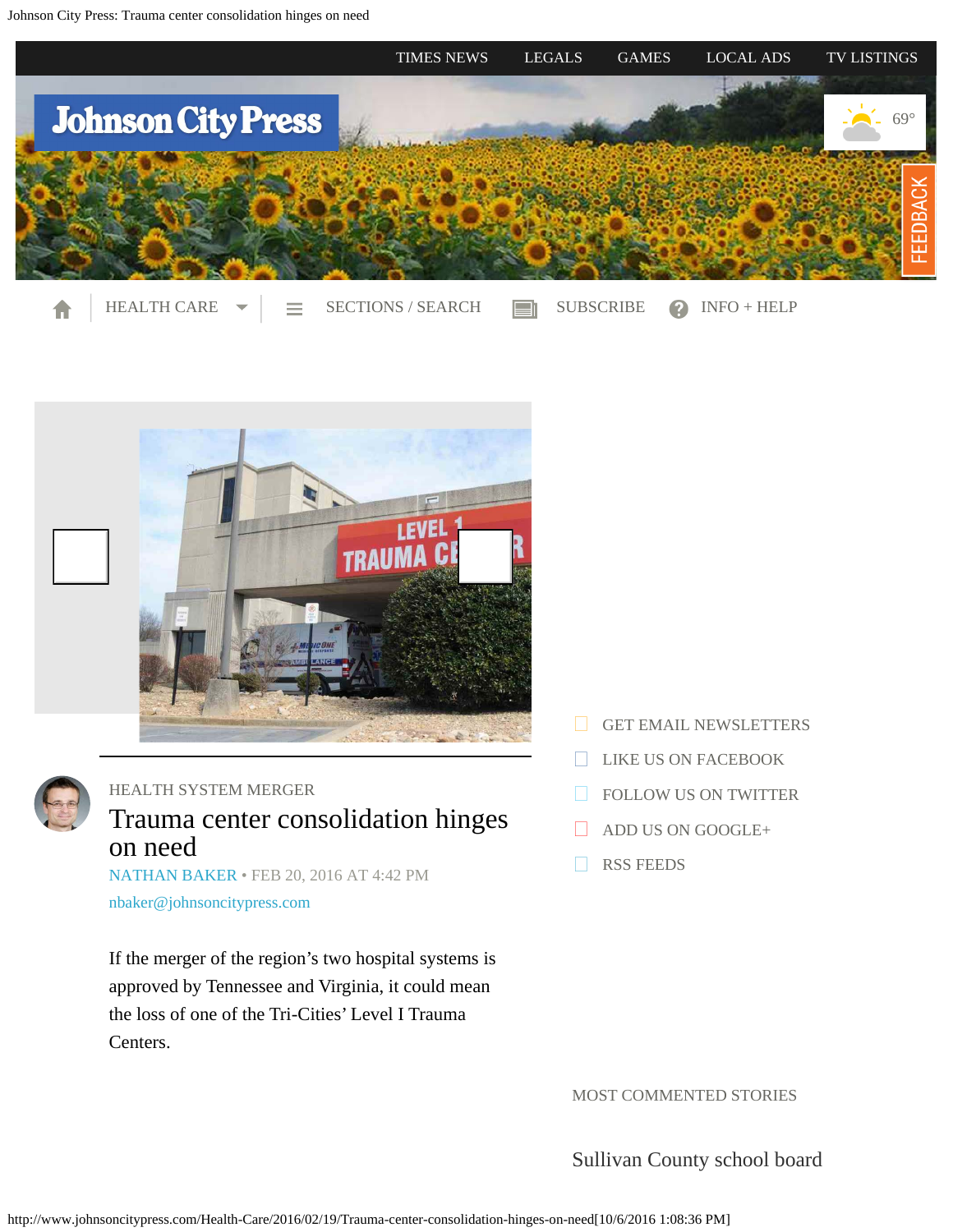$\Box$ 

- In public speeches and documents, the leaders of both Wellmont Health System and Mountain States Health Alliance have pointed to the two existing centers for treatment to major injuries — one at Johnson City Medical Center and one at Kingsport's Holston Valley Medical Center — as examples of wasteful competition and areas where money could be saved.
- П П Most recently, in applications fled with the departments of health for Virginia and Tennessee seeking regulatory approval for the proposed merger, the systems wrote consolidation of the trauma centers "would likely result in lower cost and improved outcomes."

"One example of duplicative services the New Health System can potentially consolidate is the area's two Level I Trauma Centers, which are expensive to maintain and redundant in a region with low population density," the document reads. "No other region in Tennessee operates two Level I centers."

Trauma centers are specialized functions of hospitals that deal specifcally with traumatic injuries, usually from falls, vehicle accidents, gunshots and knife wounds.

Level I is a designation conferred on them by state governments, usually meaning the centers are staffed around the clock with specialized surgeons and contain medical equipment designed to deal with the most serious injuries. Both local hospitals contract with air ambulance services to transport patients to the centers by helicopter.

Tennessee contains six hospitals with Level I trauma centers, in the metropolitan areas of Knoxville, Chattanooga, Nashville, Memphis and the Tri-Cities.

Using a measure touted by the Tennessee Department of Health's Trauma Care Advisory Council, nearly all of the state's residents are within 100 air miles of an

[member calls for removal of](http://www.johnsoncitypress.com/Education/2016/10/04/Ireson-calls-for-removal-of-Pearson-seventh-grade-history-text-from-Sullivan-schools?ci=mostcommented&lp=1) [textbook over Islamic history](http://www.johnsoncitypress.com/Education/2016/10/04/Ireson-calls-for-removal-of-Pearson-seventh-grade-history-text-from-Sullivan-schools?ci=mostcommented&lp=1) [content](http://www.johnsoncitypress.com/Education/2016/10/04/Ireson-calls-for-removal-of-Pearson-seventh-grade-history-text-from-Sullivan-schools?ci=mostcommented&lp=1) [130](http://www.johnsoncitypress.com/Education/2016/10/04/Ireson-calls-for-removal-of-Pearson-seventh-grade-history-text-from-Sullivan-schools?ci=mostcommented&lp=1#comments) [Gorilla-masked ETSU student](http://www.johnsoncitypress.com/law-enforcement/2016/09/29/Gorilla-masked-ETSU-student-released-on-10K-bond?ci=mostcommented&lp=2) [released on \\$10K bond](http://www.johnsoncitypress.com/law-enforcement/2016/09/29/Gorilla-masked-ETSU-student-released-on-10K-bond?ci=mostcommented&lp=2)  $51$ [Gorilla mask and bananas:](http://www.johnsoncitypress.com/Education/2016/09/28/Gorilla-mask-and-bananas-Racially-charged-Black-Lives-Matter-faceoff-at-ETSU?ci=mostcommented&lp=3) [Racially charged Black Lives](http://www.johnsoncitypress.com/Education/2016/09/28/Gorilla-mask-and-bananas-Racially-charged-Black-Lives-Matter-faceoff-at-ETSU?ci=mostcommented&lp=3) [Matter faceoff at ETSU -](http://www.johnsoncitypress.com/Education/2016/09/28/Gorilla-mask-and-bananas-Racially-charged-Black-Lives-Matter-faceoff-at-ETSU?ci=mostcommented&lp=3) [PHOTOS/VIDEO](http://www.johnsoncitypress.com/Education/2016/09/28/Gorilla-mask-and-bananas-Racially-charged-Black-Lives-Matter-faceoff-at-ETSU?ci=mostcommented&lp=3) [35](http://www.johnsoncitypress.com/Education/2016/09/28/Gorilla-mask-and-bananas-Racially-charged-Black-Lives-Matter-faceoff-at-ETSU?ci=mostcommented&lp=3#comments)  $\Box$ [Gorilla-masked student no](http://www.johnsoncitypress.com/Education/2016/09/30/Gorilla-masked-student-no-longer-enrolled-at-ETSU?ci=mostcommented&lp=4) [longer enrolled at ETSU](http://www.johnsoncitypress.com/Education/2016/09/30/Gorilla-masked-student-no-longer-enrolled-at-ETSU?ci=mostcommented&lp=4)  $33 \Box$  $33 \Box$ [Like it or not, Trump or](http://www.johnsoncitypress.com/Editorial/2016/10/02/Ready-or-not-one-will-soon-be-president?ci=mostcommented&lp=5) [Clinton will be president](http://www.johnsoncitypress.com/Editorial/2016/10/02/Ready-or-not-one-will-soon-be-president?ci=mostcommented&lp=5)  $^{26}$  $^{26}$  $^{26}$ [Report: Trump losses may](http://www.johnsoncitypress.com/News/2016/10/02/Report-Trump-losses-may-mean-he-didn-t-pay-taxes-for-years?ci=mostcommented&lp=6) [mean he didn't pay taxes for](http://www.johnsoncitypress.com/News/2016/10/02/Report-Trump-losses-may-mean-he-didn-t-pay-taxes-for-years?ci=mostcommented&lp=6) [years](http://www.johnsoncitypress.com/News/2016/10/02/Report-Trump-losses-may-mean-he-didn-t-pay-taxes-for-years?ci=mostcommented&lp=6) [22](http://www.johnsoncitypress.com/News/2016/10/02/Report-Trump-losses-may-mean-he-didn-t-pay-taxes-for-years?ci=mostcommented&lp=6#comments)  $\Box$ [Trump tax return shows](http://www.johnsoncitypress.com/News/2016/10/02/Trump-tax-return-shows-disparity-in-system?ci=mostcommented&lp=7) [disparity in system](http://www.johnsoncitypress.com/News/2016/10/02/Trump-tax-return-shows-disparity-in-system?ci=mostcommented&lp=7)  $13$ 

## JOHNSON CITY PRESS VIDEOS

## FEATURED JOBS

LA AALDING CONTRA HILLER COMMUNITY

10.05.16 | Johnson City, TN

**Nurse Aide Class** NHC HEALTHCARE

10.05.16 Johnson City, TN

**DIRECT CARE TECHNICIANS**

MOUNTAIN CONNECTIONS INC.

10.05.16 | Gate City, VA

**Delivery Truck Driver/Job Coach** DAWN OF HOPE

10.04.16 Tn-Tri-Cities

**Accountant** Confidential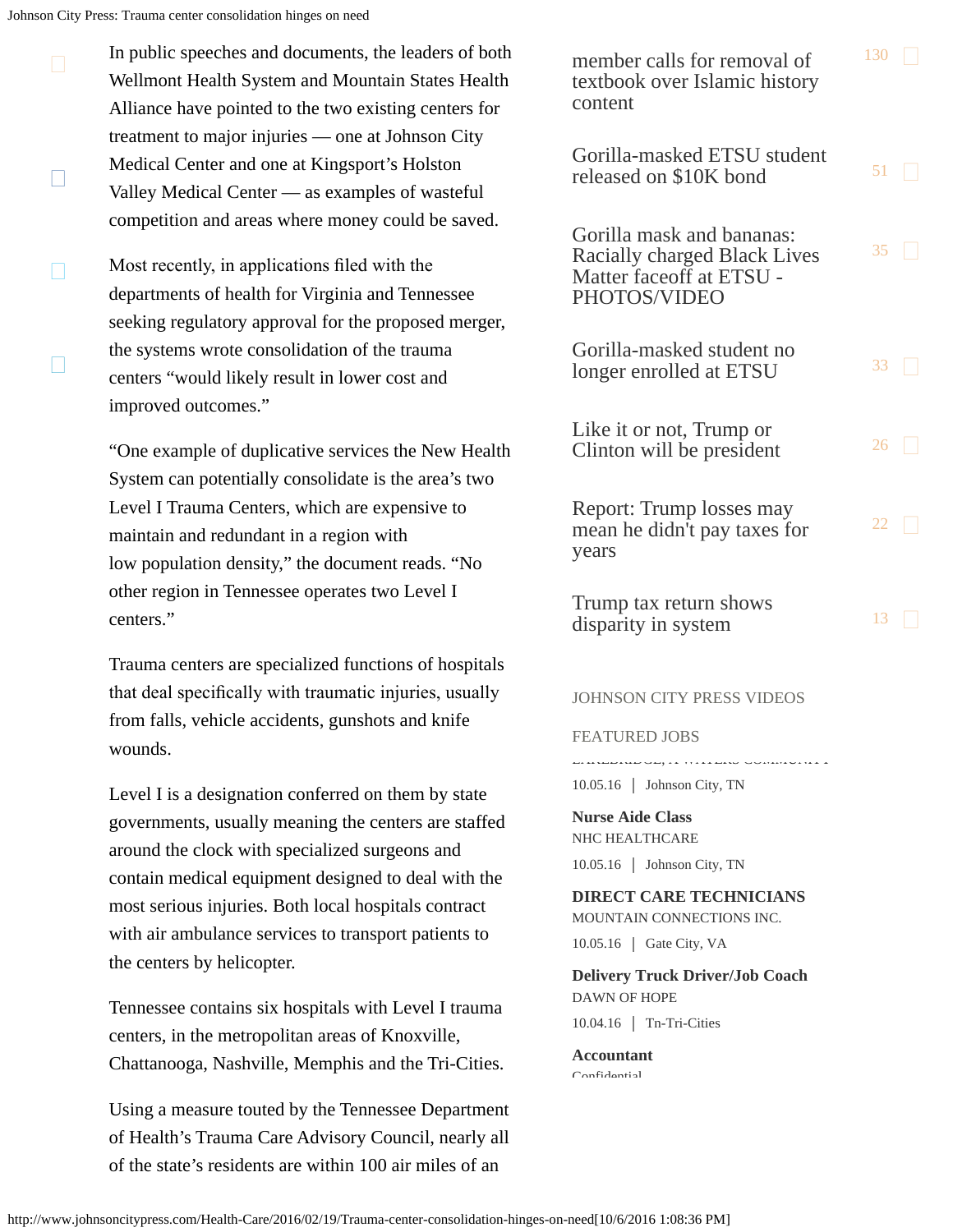in-state Level I trauma center.

With 20 miles between the Tri-Cities' two centers, there is much overlap in their 100-mile radiuses. There are also nine other hospitals in surrounding states whose 100-mile radiuses reach into those of the two local facilities.

*Use the map below to discover the Tri-Cities' Level I trauma centers and others within 100-mile radiuses:*



Though a 2007 state law provides some funding to hospitals for maintaining trauma centers, much of the expense of operating them is not recouped, according to state emergency medical officials.

"Trauma care often represents a signifcant portion of the total unreimbursed care for all trauma care providers," according to the state Health Department's Trauma Care Plan. "Major hospital reimbursement methods do not provide adequate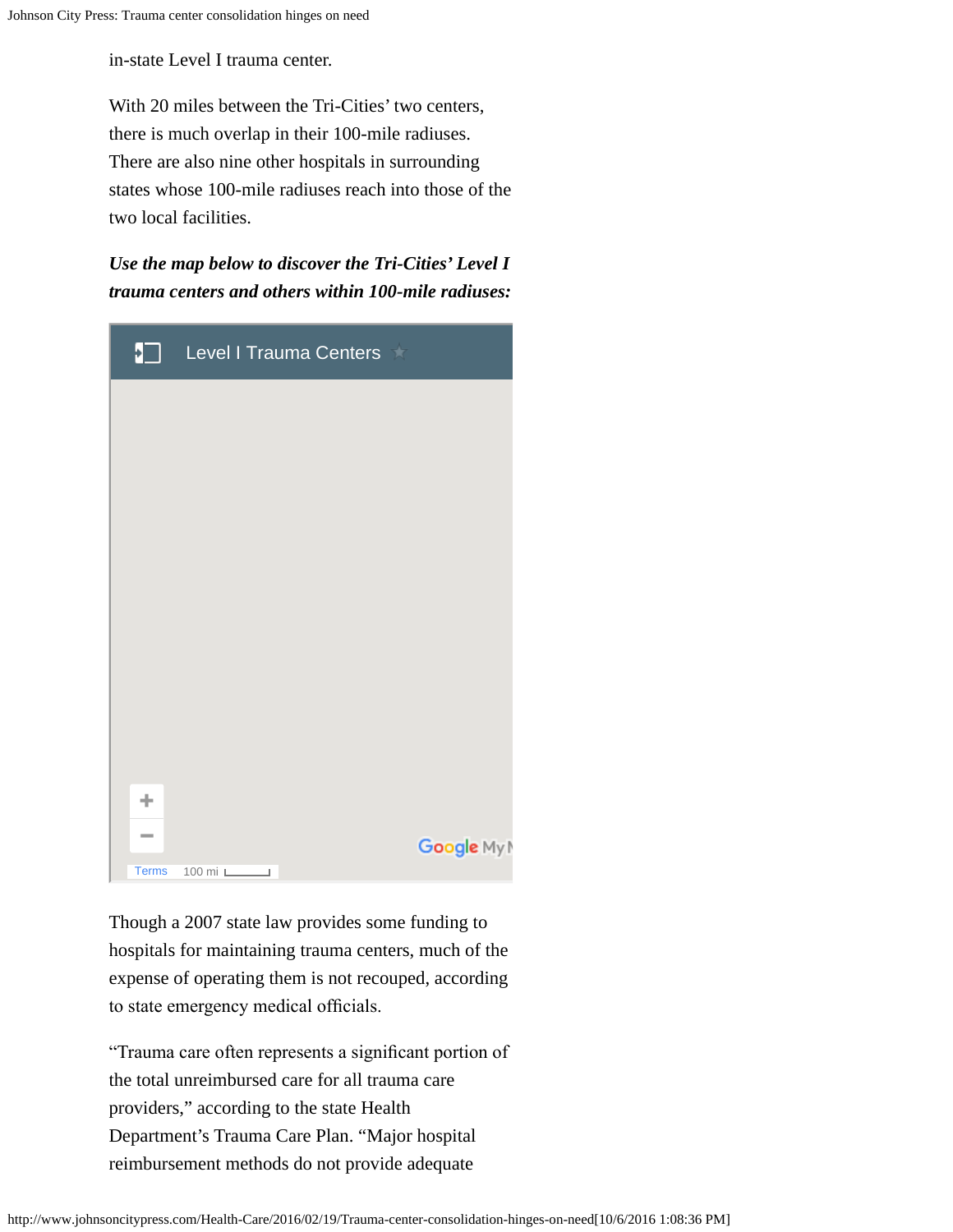coverage for the costs of delivering care to patients with multiple injuries. Level I trauma centers receive a disproportionate number of trauma patients with lower socio-economic backgrounds, decreased insurance rates, and increased unemployment rates. Interpersonal violence contributes signifcantly to the fnancial problem for major trauma centers."

Ian Weston, Executive Director of the American Trauma Society, said maintaining Level I trauma centers "costs a ton of money," for hospitals, but, if a community can fnancially support them, then each center is needed.

"There are large portions of the United States that are served by multiple trauma centers," he said. "The Boston area has fve Level Is. It's based on whether the areas can support the inclusion of Level I trauma centers."

Still, Weston said it's not uncommon for hospitals to downgrade the levels of their trauma centers to levels with less stringent requirements if patient revenues are not able to support their operation.

But a distance of 20 miles could mean a difference of 10 minutes of travel time by air or 20 minutes by ground ambulance if a helicopter is unavailable. The time could eat into "the golden hour," a 60-minute window after a major traumatic injury in which medical professionals believe it's critical to get a patient to treatment.

"There is a direct correlation between advanced levels of care and morbidity and mortality rates," Weston said. "Getting the patient to a Level I or II trauma center in a one-hour time period from time of injury dramatically decreases mortality and increases the chances of surviving a serious injury."